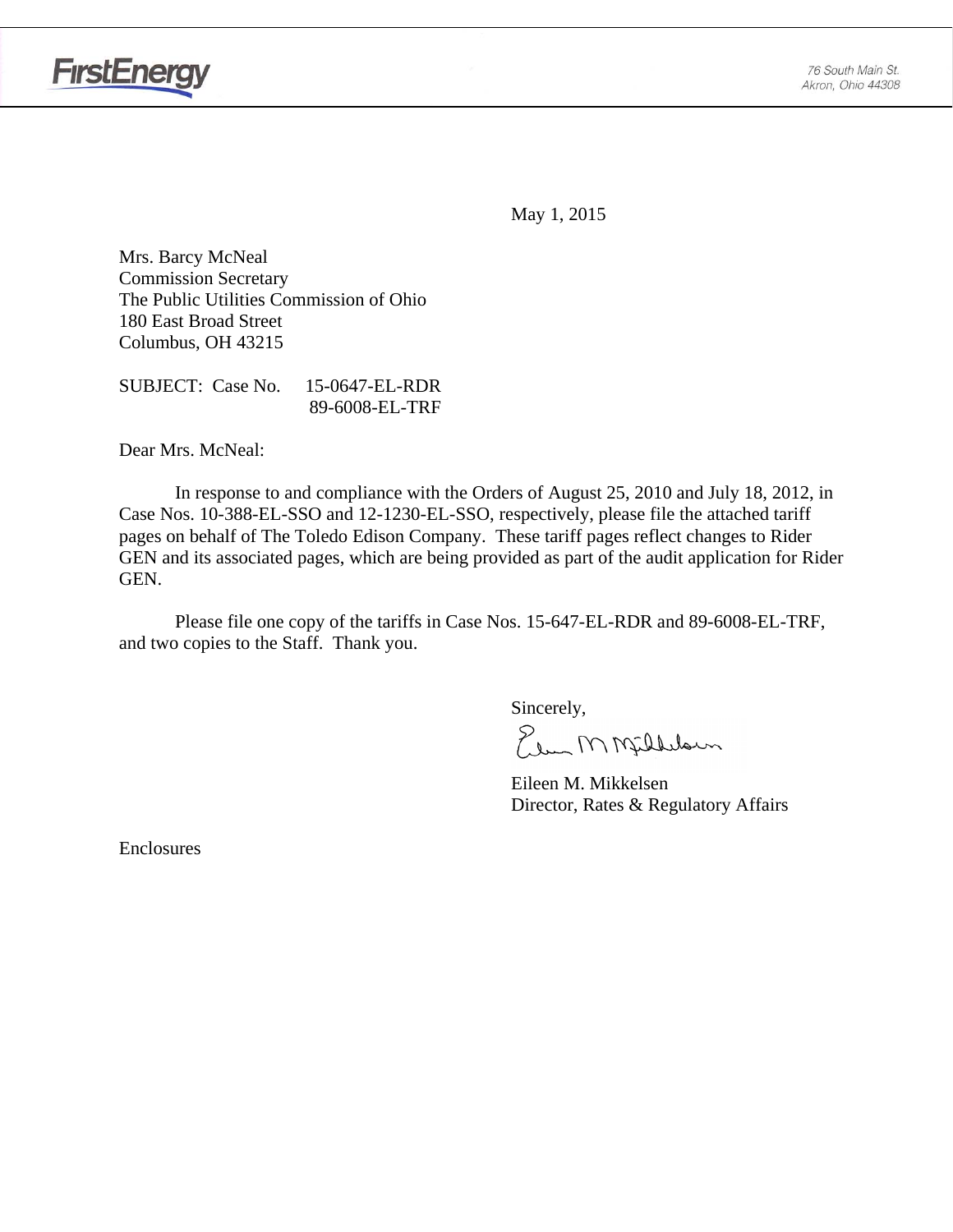## BEFORE THE PUBLIC UTILITIES COMMISSION OF OHIO

 $\lambda$  $\lambda$ )  $\mathcal{L}$ ) ) )

In the Matter of the Filing of Report in Support of Staff Review of Select Tariffs of Ohio Edison Company, The Cleveland Electric Illuminating Company and The Toledo Edison Company

Case No. 15-647-EL-RDR

# **GENERATION SERVICE RIDER (RIDER GEN) REPORT IN SUPPORT OF STAFF'S 2015 ANNUAL REVIEW SUBMITTED BY OHIO EDISON COMPANY, THE CLEVELAND ELECTRIC ILLUMINATING COMPANY AND THE TOLEDO EDISON COMPANY**

**\_\_\_\_\_\_\_\_\_\_\_\_\_\_\_\_\_\_\_\_\_\_\_\_\_\_\_\_\_\_\_\_\_\_\_\_\_\_\_\_\_\_\_\_\_\_\_\_\_\_\_\_\_\_\_\_\_\_\_\_\_\_\_\_\_\_\_\_\_\_** 

\_\_\_\_\_\_\_\_\_\_\_\_\_\_\_\_\_\_\_\_\_\_\_\_\_\_\_\_\_\_\_\_\_\_\_\_\_\_\_\_\_\_\_\_\_\_\_\_\_\_\_\_\_\_\_\_\_\_\_\_\_\_\_\_\_\_\_\_\_\_\_

James W. Burk (0043808) Counsel of Record Carrie M. Dunn FIRSTENERGY SERVICE COMPANY 76 South Main Street Akron, OH 44308 (330) 384-5861 (330) 384-3875 (fax) burkj@firstenergycorp.com cdunn@firstenergycorp.com *Attorneys for Ohio Edison Company, The Cleveland Electric Illuminating Company, and The Toledo Edison Company*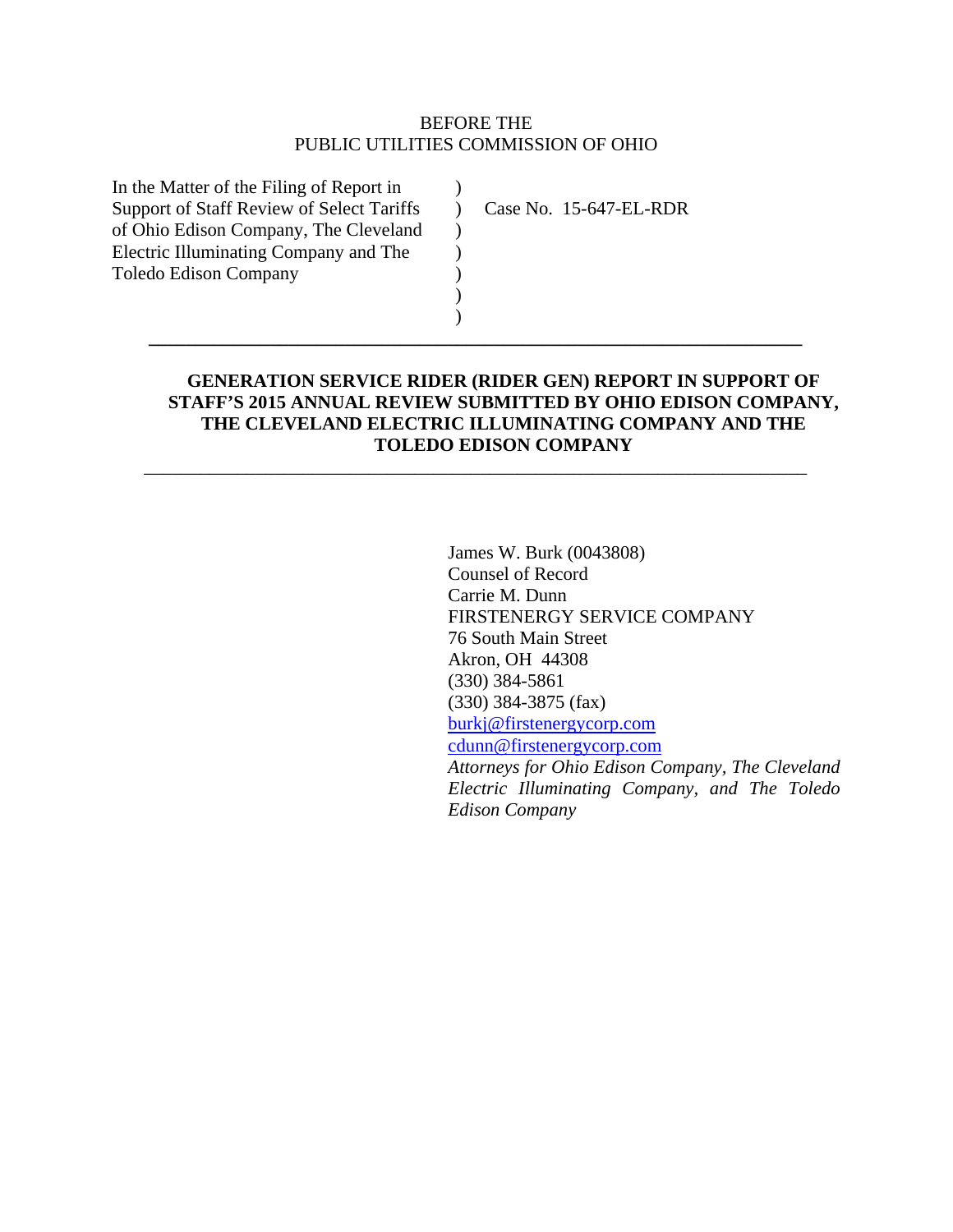In its Order in Case No. 12-1230-EL-SSO ("Order"), the Commission clarified that the Companies should file annually an application, in a separate docket, for a review of certain riders approved in that proceeding. Pursuant to the schedule agreed to with the Commission Staff ("Staff") and consistent with the Commission's Order, this application for the review of Rider GEN is to be filed during May of each year. Ohio Edison Company, The Cleveland Electric Illuminating Company ("CEI") and The Toledo Edison Company (collectively, "Companies") hereby submit this Report on the Companies' Rider GEN for the year beginning June 1, 2015.

In accordance with the Order, the Companies submit the following Exhibits:

- Exhibit A: Rider GEN Rate Design (Tariff Effective June 1, 2015)
- Exhibit B: Rider GEN (TOD) Rate Design Time-of-Day Option (Tariff Effective June 1, 2015)
- Exhibit C: Rider GEN 2015 Effective Tariff Sheets

**Now Therefore,** having complied with the Commission's Order, the Companies await further direction from the Staff on how it wishes to proceed with the annual review of Rider GEN.

Respectfully submitted,

 */s/ James W. Burk*  James W. Burk (0043808) Counsel of Record Carrie M. Dunn FIRSTENERGY SERVICE COMPANY 76 South Main Street Akron, OH 44308 (330) 384-5861 (330) 384-3875 (fax) burkj@firstenergycorp.com cdunn@firstenergycorp.com *Attorneys for Ohio Edison Company, The Cleveland Electric Illuminating Company, and The Toledo Edison Company*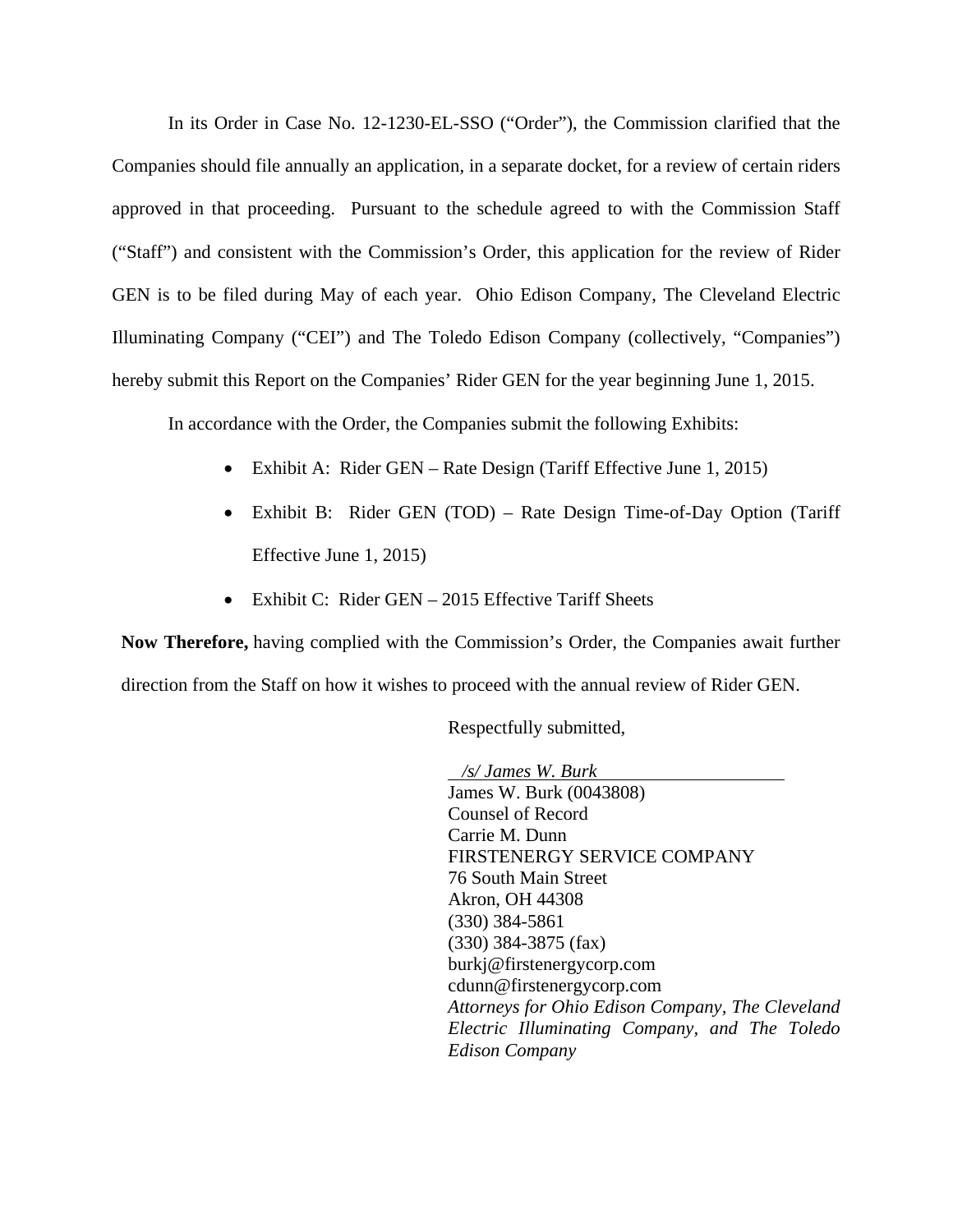**Case No. 15-647-EL-RDR Rider GEN Workpaper Ohio Edison Company The Cleveland Electric Illuminating Company The Toledo Edison Company**

## **Calculation of Standard Service Offer Generation Charges (SSOGC)**

|                  |            |                                            | <b>RIDER GEN CHARGES</b> |         |                      |            |                       |            |              |                             |                         |               |                                  |                       |
|------------------|------------|--------------------------------------------|--------------------------|---------|----------------------|------------|-----------------------|------------|--------------|-----------------------------|-------------------------|---------------|----------------------------------|-----------------------|
|                  |            |                                            | (A)                      | (B)     | $\overline{C}$       |            |                       |            |              |                             |                         |               |                                  |                       |
|                  |            | BLENDED COMPETITIVE BID PRICE (\$ PER MWH) |                          |         | \$65.10              |            |                       |            |              |                             |                         |               |                                  |                       |
| $\overline{2}$   |            | ESTIMATED CAPACITY PRICE (\$ PER MWH)      |                          |         | \$23.65              |            | Column (D)            |            |              | Column (E)                  |                         |               | Column (F)                       |                       |
| 3                |            | COMMERCIAL ACTIVITY TAX RATE               |                          |         | 0.26%                |            |                       |            |              |                             |                         |               |                                  |                       |
|                  |            |                                            |                          |         |                      |            | (S/KWh)               |            |              | (S/KWh)                     |                         |               | (S/KWh)                          |                       |
| 5                | Rate       |                                            |                          | Factors | <b>Energy Charge</b> | <b>OE</b>  | <b>CEI</b>            | <b>TE</b>  | <b>OE</b>    | <b>CEI</b>                  | <b>TE</b>               | <b>OE</b>     | <b>CEI</b>                       | TE.                   |
| 6                | Schedule   | Season                                     | Loss                     | Season  | (\$/kWh)             |            | PJM & Auction Costs   |            |              | <b>Total Energy Charges</b> |                         |               | <b>Total Capacity Charges</b>    |                       |
|                  |            |                                            |                          |         |                      |            |                       |            |              |                             |                         |               |                                  |                       |
| $\bf 8$          | <b>RS</b>  | Summer                                     | 0.0628                   | 1.1151  | \$0.052358           | \$0.000107 | \$0.000107            | \$0.000107 | \$0.052465   |                             | \$0.052465 \$0.052465   | \$0.026664    | \$0.027766                       | \$ 0.027099           |
| $\boldsymbol{9}$ |            | Winter                                     | 0.0628                   | 0.9613  | \$0.041647           | \$0.000107 | \$0.000107            | \$0.000107 | \$0.041754   |                             | \$0.041754 \$0.041754   | \$0.026664    |                                  | \$0.027766 \$0.027099 |
| 10               |            |                                            |                          |         |                      |            |                       |            |              |                             |                         |               |                                  |                       |
| 11               | <b>GS</b>  | Summer                                     | 0.0628                   | 1.1151  | \$0.052358           |            | \$0.000107 \$0.000107 | \$0.000107 | \$0.052465   |                             | \$0.052465 \$0.052465   | \$0.029052    |                                  | \$0.029245 \$0.028644 |
| 12               |            | Winter                                     | 0.0628                   | 0.9613  | \$0.041647           | \$0.000107 | \$0.000107            | \$0.000107 | \$0.041754   | \$0.041754                  | \$0.041754              |               | \$0.029052 \$0.029245 \$0.028644 |                       |
| 13               |            |                                            |                          |         |                      |            |                       |            |              |                             |                         |               |                                  |                       |
| 14               | GP         | Summer                                     | 0.0291                   | 1.1151  | \$0.050540           | \$0.000107 | \$0.000107            | \$0.000107 | \$0.050647   | \$0.050647                  | \$0.050647              | \$0.021444    |                                  | \$0.025130 \$0.025202 |
| 15               |            | Winter                                     | 0.0291                   | 0.9613  | \$0.040201           | \$0.000107 | \$0.000107            | \$0.000107 | \$0.040308   |                             | \$0.040308 \$0.040308   | \$0.021444    |                                  | \$0.025130 \$0.025202 |
| 16               |            |                                            |                          |         |                      |            |                       |            |              |                             |                         |               |                                  |                       |
| 17               | GSU        | Summer                                     | 0.0010                   | 1.1151  | \$0.049119           | \$0.000107 | \$0.000107            | \$0.000107 | \$0.049226   |                             | \$0.049226 \$0.049226   | \$0.019170    |                                  | \$0.020415 \$0.021356 |
| 18               |            | Winter                                     | 0.0010                   | 0.9613  | \$0.039070           | \$0.000107 | \$0.000107            | \$0.000107 | \$0.039177   |                             | \$0.039177 \$0.039177   | \$0.019170    |                                  | \$0.020415 \$0.021356 |
| 19               |            |                                            |                          |         |                      |            |                       |            |              |                             |                         |               |                                  |                       |
| 20               | GT         | Summer                                     | 0.0000                   | 1.1151  | \$0.049070           | \$0.000107 | \$0.000107            | \$0.000107 | $S$ 0.049177 | \$0.049177                  | \$0.049177              | \$0.018921    | \$0.021804                       | \$0.019043            |
| 21               |            | Winter                                     | 0.0000                   | 0.9613  | \$0.039031           | \$0.000107 | \$0.000107            | \$0.000107 | \$0.039138   |                             | \$0.039138 \$0.039138   | \$0.018921    |                                  | \$0.021804 \$0.019043 |
| 22               |            |                                            |                          |         |                      |            |                       |            |              |                             |                         |               |                                  |                       |
| 23               | <b>STL</b> | Summer                                     | 0.0628                   | 1.1151  | \$0.052358           | \$0.000107 | \$0.000107            | \$0.000107 | \$0.052465   |                             | \$0.052465 \$0.052465   | $\frac{3}{2}$ | \$                               | $\$\$                 |
| 24               |            | Winter                                     | 0.0628                   | 0.9613  | \$0.041647           | \$0.000107 | \$0.000107            | \$0.000107 | \$0.041754   |                             | \$0.041754 \$0.041754   | $\mathbf{\$}$ | $\mathbb{S}$                     | $\mathbb{S}$          |
| 25               |            |                                            |                          |         |                      |            |                       |            |              |                             |                         |               |                                  |                       |
| 26               | POL        | Summer                                     | 0.0628                   | 1.1151  | \$0.052358           | \$0.000107 | \$0.000107            | \$0.000107 | \$0.052465   |                             | \$0.052465 \$0.052465   | $\sqrt[6]{3}$ | \$                               | $\frac{1}{2}$         |
| 27               |            | Winter                                     | 0.0628                   | 0.9613  | \$0.041647           | \$0.000107 | \$0.000107            | \$0.000107 | \$0.041754   | \$0.041754                  | \$0.041754              | $\mathbf{\$}$ | $\mathbf{\$}$                    | $\mathbb{S}$          |
| 28               |            |                                            |                          |         |                      |            |                       |            |              |                             |                         |               |                                  |                       |
| 29               | <b>TRF</b> | Summer                                     | 0.0628                   | 1.1151  | \$0.052358           | \$0.000107 | \$0.000107            | \$0.000107 | \$0.052465   |                             | $$0.052465$ $$0.052465$ | \$0.023971    |                                  | \$0.018072 \$0.012344 |
| 30               |            | Winter                                     | 0.0628                   | 0.9613  | \$0.041647           |            | \$0.000107 \$0.000107 | \$0.000107 | \$0.041754   |                             | \$0.041754 \$0.041754   | \$0.023971    |                                  | \$0.018072 \$0.012344 |

# **NOTES**

Col. (C) - Calculation: { $[(Col. C, Row 1) \times Col. B - (Col. C, Row 2)] / (1 - Col. A)$ } x  $[1 / (1 - (Col. C, Row 3))] / 1,000$ 

Line 1-See page 2, line 7.

Line 2-See page 3, line 2.

Col. (D) - See page 8, line 14.

Col. (E) - Calculation: Col. C + Col. D

Col. (F) - See page 7, column G.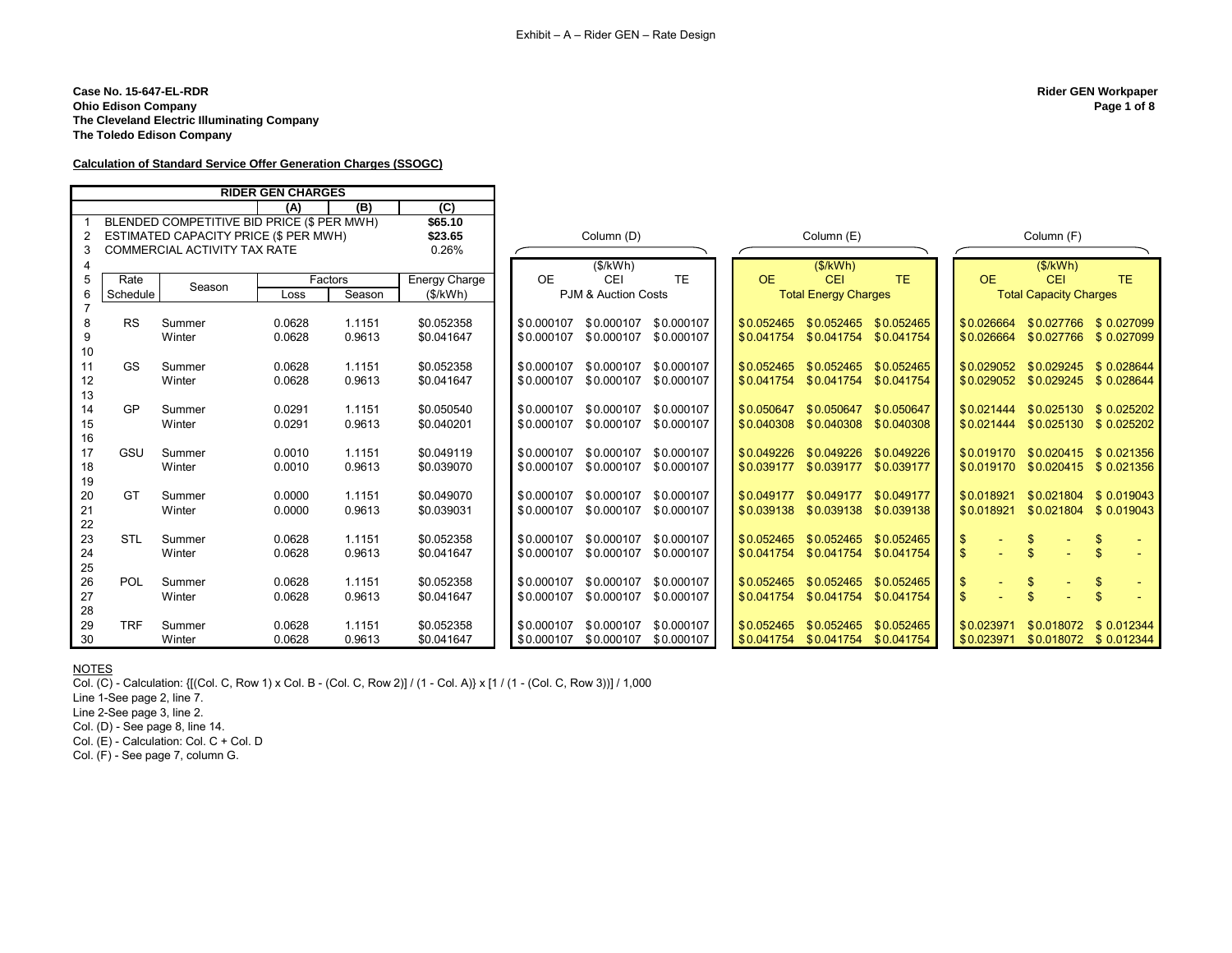## **Case No. 15-647-EL-RDR Rider GEN Workpaper Ohio Edison Company Page 2 of 8 Page 2 of 8 The Cleveland Electric Illuminating Company The Toledo Edison Company**

## **Calculation of Blended Competitive Bid Price**

|                |              |          |                                      | Clearing           |
|----------------|--------------|----------|--------------------------------------|--------------------|
|                | Procurement  | No. of   | <b>Delivery Period</b>               | Price <sup>1</sup> |
|                | Date         | Tranches |                                      | (\$ / MWH)         |
| Line           | (A)          | (B)      | (C)                                  | (D)                |
| 1              | October 2012 | 17       | June 2013 - May 2016                 | \$60.89            |
| $\overline{2}$ | January 2013 | 17       | June 2013 - May 2016                 | \$59.17            |
| 3              | October 2013 | 17       | June 2014 - May 2016                 | \$59.99            |
| $\overline{4}$ | January 2014 | 17       | June 2014 - May 2016                 | \$68.31            |
| 5              | October 2014 | 16       | June 2015 - May 2016                 | \$73.82            |
| 6              | January 2015 | 16       | June 2015 - May 2016                 | \$69.18            |
|                |              | 100      |                                      |                    |
|                |              |          | <b>Blended Competitive Bid Price</b> | \$65.10            |

## NOTES:

Line 7-Calculation: Round(Sumproduct(Column B, Column D)/100, 2)

<sup>1</sup>Source: Auction Manager Reports filed in Case No. 12-2742-EL-UNC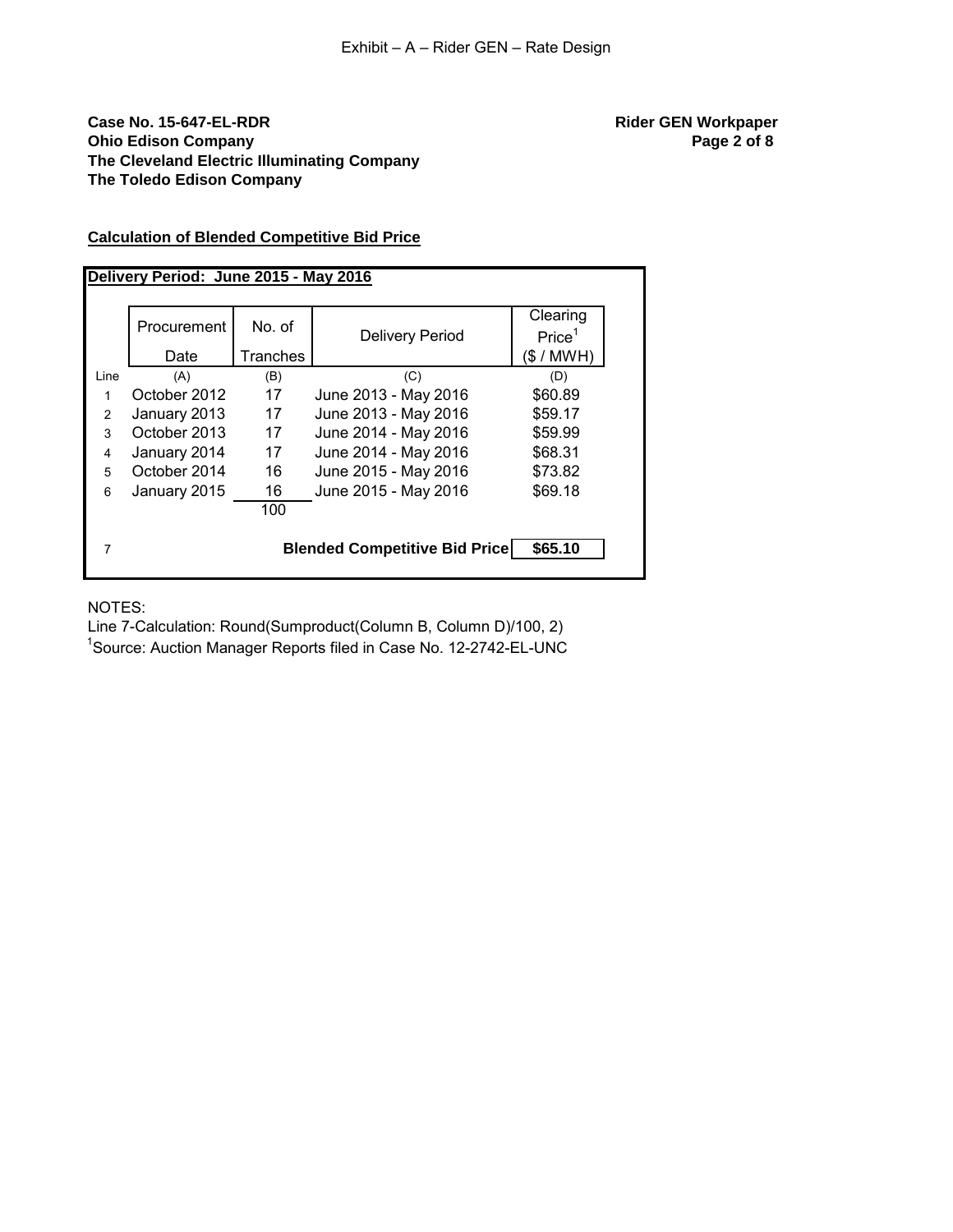**Case No. 15-647-EL-RDR Rider GEN Workpaper** The Cleveland Electric Illuminating Company **Page 3 of 8 Ohio Edison Company The Toledo Edison Company**

## **CONVERSION OF CAPACITY PRICE**



### **CAPACITY REVENUE REQUIREMENT**

| LINE NO.         | <b>COMPANY</b><br>'C)            | <b>AVERAGE</b><br><b>PEAK</b><br>kW<br>(D) | <b>AVERAGE</b><br><b>PEAK</b><br><b>ALLOCATOR</b><br>$(E)= (D)/(D$ Line 6) | <b>CAPACITY</b><br><b>REVENUE</b><br><b>REQUIREMENT</b><br>$(F)=(E)^*(F$ Line 6) |
|------------------|----------------------------------|--------------------------------------------|----------------------------------------------------------------------------|----------------------------------------------------------------------------------|
| 3<br>4<br>5<br>6 | CEI<br>OE.<br>TE<br><b>TOTAL</b> |                                            | 35.86%<br>45.82%<br>18.32%<br>100.00%                                      |                                                                                  |

NOTES:

Line 1 - GWh grossed up to wholesale for the calculation of \$/MWh capacity price conversion, page 6.

Line 2 - Calculation= (Col. F, row 6) / {(Col. A, row 1) \* 1000} ; represents wholesale capacity price removed from Blended Competitive Bid Price Line 6 - See page 4, line 14 for Ohio.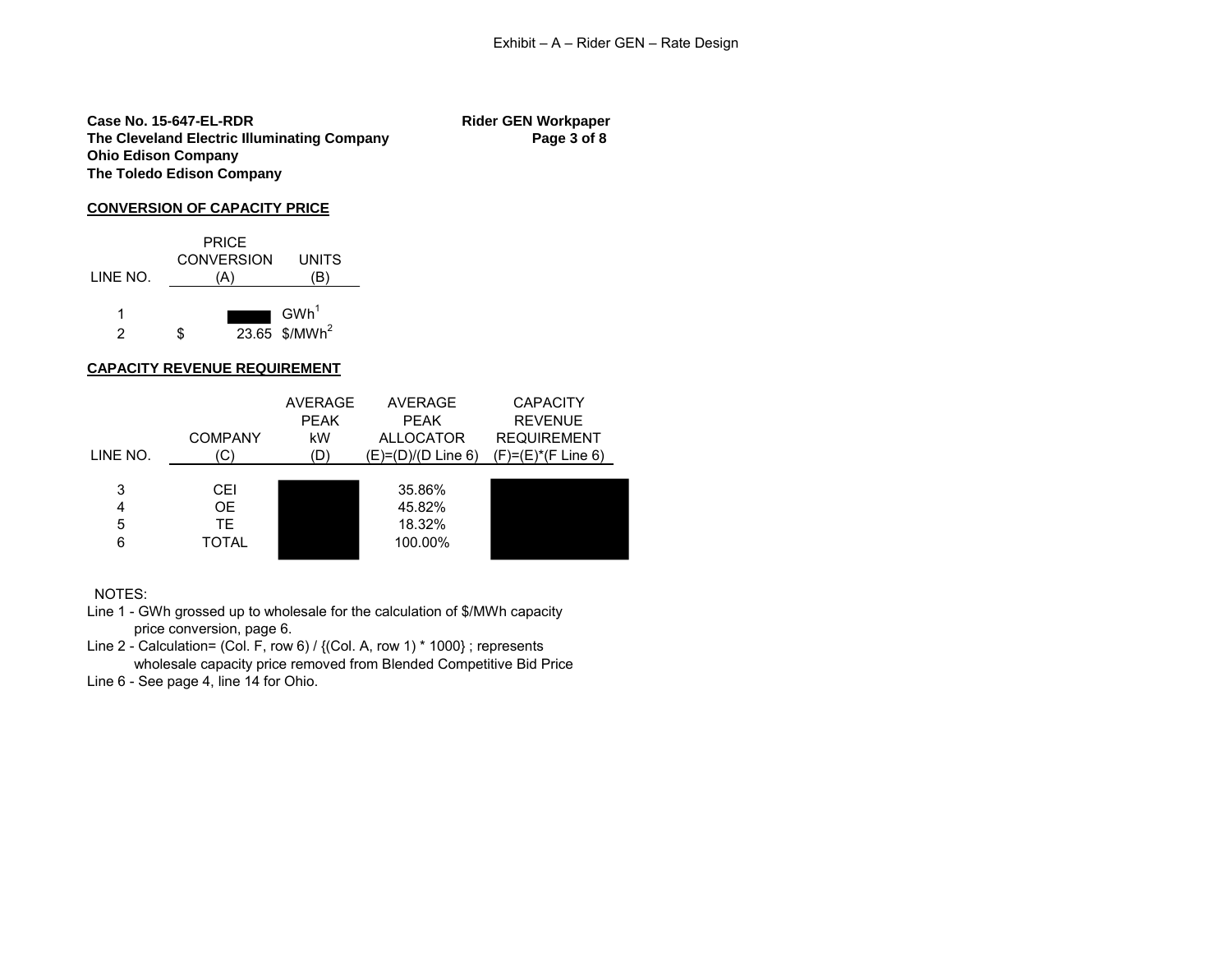## **Case No. 15-647-EL-RDR Rider GEN Workpaper The Cleveland Electric Illuminating Company Page 4 of 8 Ohio Edison Company The Toledo Edison Company**

## **ATSI ZONE CAPACITY REVENUE REQUIREMENT**

|                 |             |              |           |                       |             |                    |                       |                               |                          |                    | Allocate to OpCo's Based on PLC <sup>4</sup> |                            |
|-----------------|-------------|--------------|-----------|-----------------------|-------------|--------------------|-----------------------|-------------------------------|--------------------------|--------------------|----------------------------------------------|----------------------------|
| Line            | <u>Year</u> | <b>Month</b> | Date      | Zonal MW <sup>1</sup> | <b>Days</b> | Price <sup>2</sup> | <b>Total</b>          | Remove Wholesale <sup>3</sup> | <b>Wholesale Dollars</b> | <b>Retail Zone</b> | <b>OHIO</b>                                  | <b>PP</b>                  |
|                 |             |              |           |                       |             |                    |                       |                               |                          |                    | 93.09%                                       | 6.91%                      |
|                 | (A)         | (B)          | (C)       | (D)                   | (E)         | (F)                | $(G) = (D)^*(E)^*(F)$ | (H)                           | $(I) = (E)^*(F)^*(H)$    | $(J)=(G)-(I)$      | $(K)=Col(K)$ Line 1 $*(J)$                   | $(L)=Col(L)$ Line 1 $*(J)$ |
| $\overline{2}$  | 2015        | June         | 6/1/2015  | 14,631.7              | 30          | \$292.99           | \$128,608,425.04      |                               |                          |                    |                                              |                            |
| $\mathbf{3}$    | 2015        | July         | 7/1/2015  | 14,631.7              | 31          | \$292.99           | \$132,895,372.54      |                               |                          |                    |                                              |                            |
| $\overline{4}$  | 2015        | August       | 8/1/2015  | 14,631.7              | 31          | \$292.99           | \$132,895,372.54      |                               |                          |                    |                                              |                            |
| $5^{\circ}$     | 2015        | September    | 9/1/2015  | 14,631.7              | 30          | \$292.99           | \$128,608,425.04      |                               |                          |                    |                                              |                            |
| 6               | 2015        | October      | 10/1/2015 | 14,631.7              | 31          | \$292.99           | \$132,895,372.54      |                               |                          |                    |                                              |                            |
| $\overline{7}$  | 2015        | November     | 11/1/2015 | 14,631.7              | 30          | \$292.99           | \$128,608,425.04      |                               |                          |                    |                                              |                            |
| 8               | 2015        | December     | 12/1/2015 | 14,631.7              | 31          | \$292.99           | \$132,895,372.54      |                               |                          |                    |                                              |                            |
| 9               | 2016        | January      | 1/1/2016  | 14,631.7              | 31          | \$292.99           | \$132,895,372.54      |                               |                          |                    |                                              |                            |
| 10 <sup>°</sup> | 2016        | February     | 2/1/2016  | 14,631.7              | 29          | \$292.99           | \$124,321,477.54      |                               |                          |                    |                                              |                            |
| 11              | 2016        | March        | 3/1/2016  | 14,631.7              | 31          | \$292.99           | \$132,895,372.54      |                               |                          |                    |                                              |                            |
| 12              | 2016        | April        | 4/1/2016  | 14,631.7              | 30          | \$292.99           | \$128,608,425.04      |                               |                          |                    |                                              |                            |
| 13              | 2016        | May          | 5/1/2016  | 14,631.7              | 31          | \$292.99           | \$132,895,372.54      |                               |                          |                    |                                              |                            |
| 14              |             |              |           |                       |             |                    |                       |                               |                          |                    |                                              |                            |

<sup>1</sup> Final Zonal UCAP obligation.

<sup>2</sup>2015/2016 Final Zonal Net Load Price. This price reflects what load serving entities pay to PJM and includes the results from the Base Residual Auction, all Incremental Auctions, and price adjustments to account for RPM auction credits; including Capacity Transfer Right (CTR) credits.

<sup>3</sup>2015/2016 Delivery Year Wholesale Peak Load Contribution (PLC) beginning 6/1/2015.

<sup>4</sup> Allocation factors based on 2015/2016 Delivery Year Peak Load Contribution (PLC) values.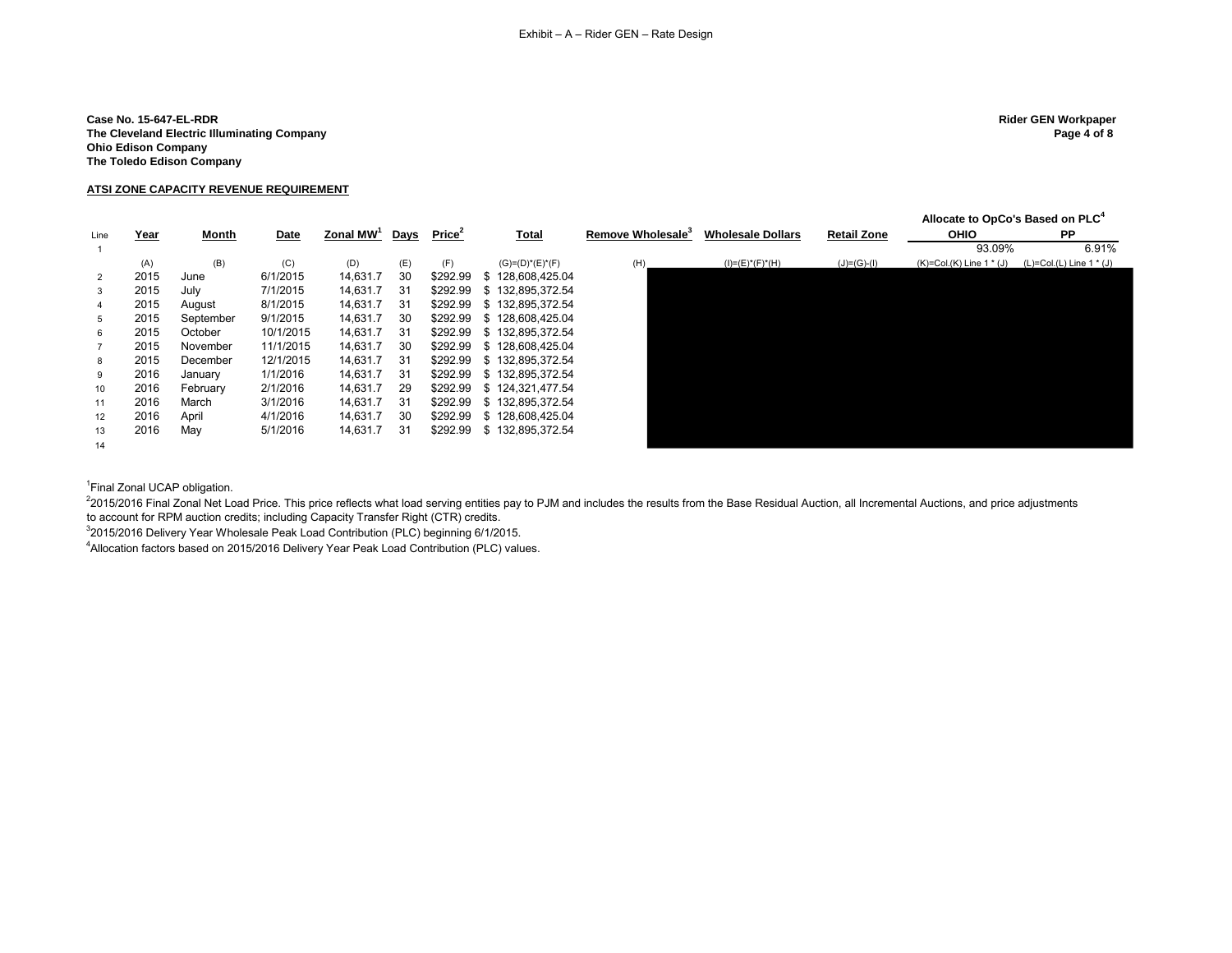## **Case No. 15-647-EL-RDR Rider GEN Workpaper The Cleveland Electric Illuminating Company Page 5 of 8 Ohio Edison Company The Toledo Edison Company**

## **DEMAND ALLOCATORS**

JUNE JULY AUGUST SEPTEMBER AVERAGE DEMAND RATE CODE / PEAK<sup>1</sup> PEAK<sup>1</sup> PEAK<sup>1</sup> PEAK<sup>1</sup> PEAK ALLOCATION<br>kW FACTORS COMPANY kW kW kW kW kW FACTORS LINE NO. (A) (B) (C) (D) (E) (F)=SUM(B:E)/4 (G) CEI 1 RS 31.20% 2 GS 39.80%  $3$  GP  $2.31\%$ 4 GSU 16.69% 5 GT 9.94% 6 Lighting<sup>2</sup><br>7 TOTAL  $\frac{0.06\%}{100.00\%}$ 7 TOTAL 100.00% OE 8 RS 39.45% 9 GS 31.16% 10 GP 10.36% 11 GSU 3.32% 12 GT 15.67% 13 Lighting<sup>2</sup><br>14 TOTAL  $\frac{0.05\%}{100.00\%}$ 14 TOTAL 100.00% TE 15 RS 27.47% 16 GS 23.29% 17 GP 10.48% 18 GSU 0.96% 19 GT 37.79% 20 Lighting<sup>2</sup><br>21 TOTAL  $\frac{0.01\%}{100.00\%}$ 21 TOTAL 100.00%

1-Individual company contributions to the monthly ATSI system peaks for the PJM summer months of 2014.

2-Solely traffic lighting ("Rate TRF") contributes to the coincident peak.

Column G: Column F/Column F Line 7, Line 14, Line 21 respectively.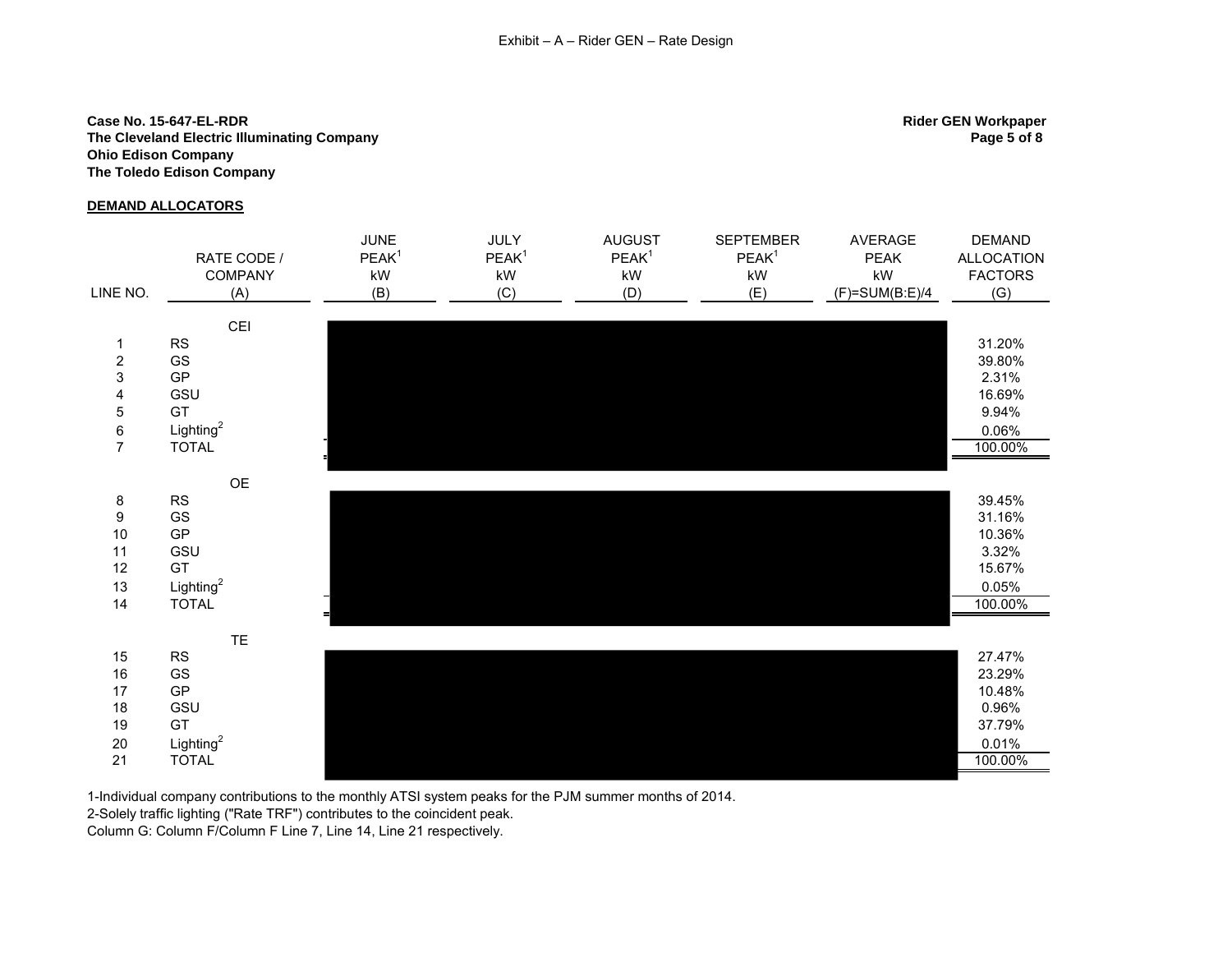## **Case No. 15-647-EL-RDR Rider GEN Workpaper The Cleveland Electric Illuminating Company Ohio Edison Company The Toledo Edison Company**

# **CONVERSION OF RETAIL KWH SALES TO WHOLESALE**

|              |                                  |        |     | Retail kWh Sales (June 2015 - May 2016) |    |     | Wholesale kWh Sales (June 2015 - May 2016) |    |                 |
|--------------|----------------------------------|--------|-----|-----------------------------------------|----|-----|--------------------------------------------|----|-----------------|
| <b>Class</b> | Description <sup>3</sup>         | $\%$   | CEI | 0E                                      | ТE | CEI | OE.                                        | ТE | <b>TOTAL OH</b> |
| <b>RS</b>    | RS DL as % of Power Supply       | 6.280% |     |                                         |    |     |                                            |    |                 |
| GS.          | GS DL as % of Power Supply       | 6.280% |     |                                         |    |     |                                            |    |                 |
| GP.          | GP DL as % of Power Supply       | 2.910% |     |                                         |    |     |                                            |    |                 |
|              | GSU GSU DL as % of Power Supply  | 0.100% |     |                                         |    |     |                                            |    |                 |
| GT.          | GT DL as % of Power Supply       | 0.000% |     |                                         |    |     |                                            |    |                 |
|              | STL STL DL as % of Power Supply  | 6.280% |     |                                         |    |     |                                            |    |                 |
|              | POL POL DL as % of Power Supply  | 6.280% |     |                                         |    |     |                                            |    |                 |
| TRF          | TRF DL as % of Power Supply      | 6.280% |     |                                         |    |     |                                            |    |                 |
|              | ESIP STL DL as % of Power Supply | 6.280% |     |                                         |    |     |                                            |    |                 |
|              |                                  |        |     |                                         |    |     |                                            |    |                 |

 $1$ Billing units based on most recent available forecast; 2015 3+9 forecast.

 $2WS = RS / (1-WLF)$  where the wholesale loss factor is a percentage of supply.

 $^3$  Distribution Losses ("DL")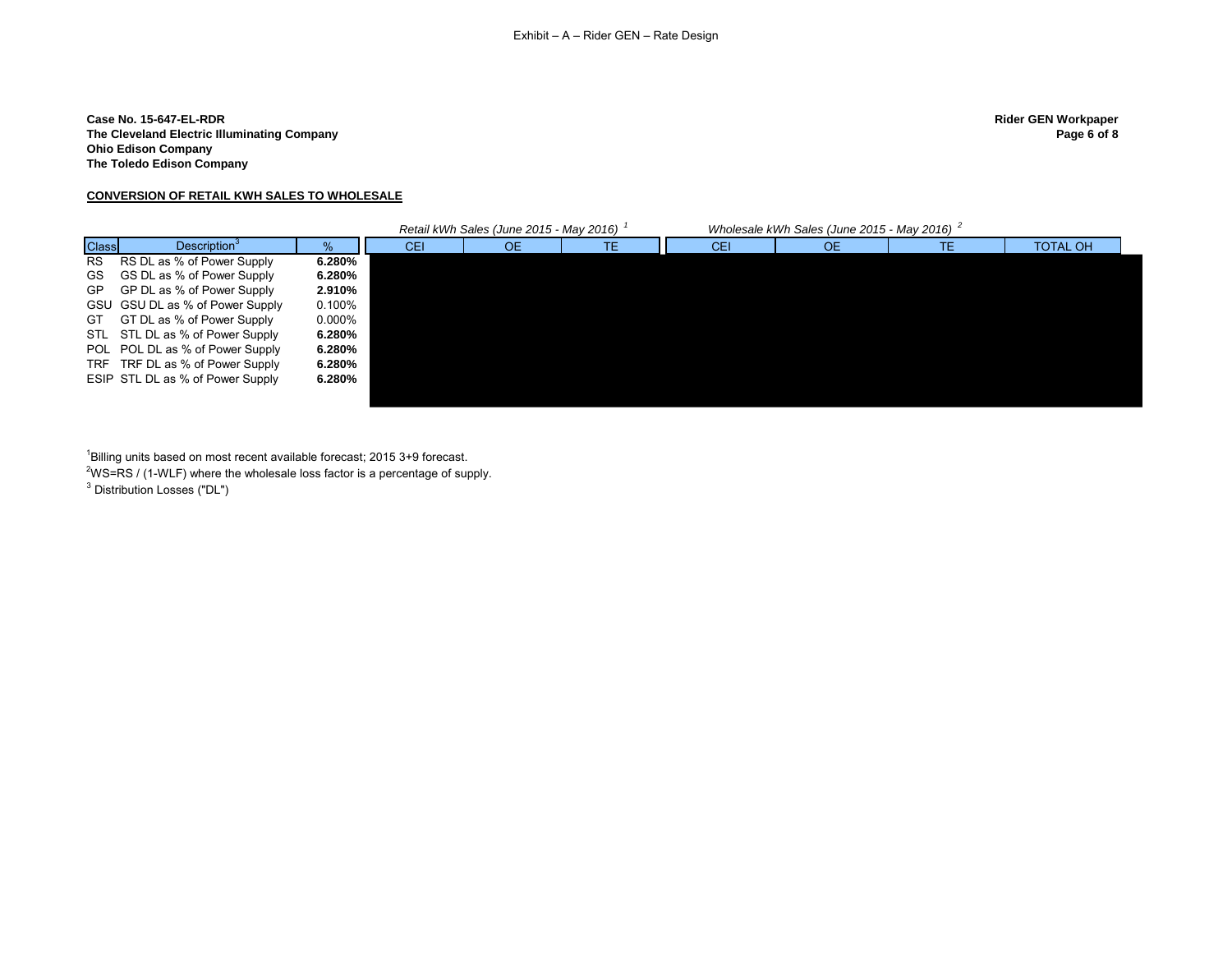## **Case No. 15-647-EL-RDR Rider GEN Workpaper The Cleveland Electric Illuminating Company Page 7 of 8 Ohio Edison Company The Toledo Edison Company**

## **RATE CALCULATION FOR CAPACITY PORTION OF RIDER GEN**



Source: For Column (A), please see page 3, lines 3-5.

 $1$ June 2015 - May 2016 Retail kWh Sales. Billing units based on most recent available forecast; 2015 3+9 forecast.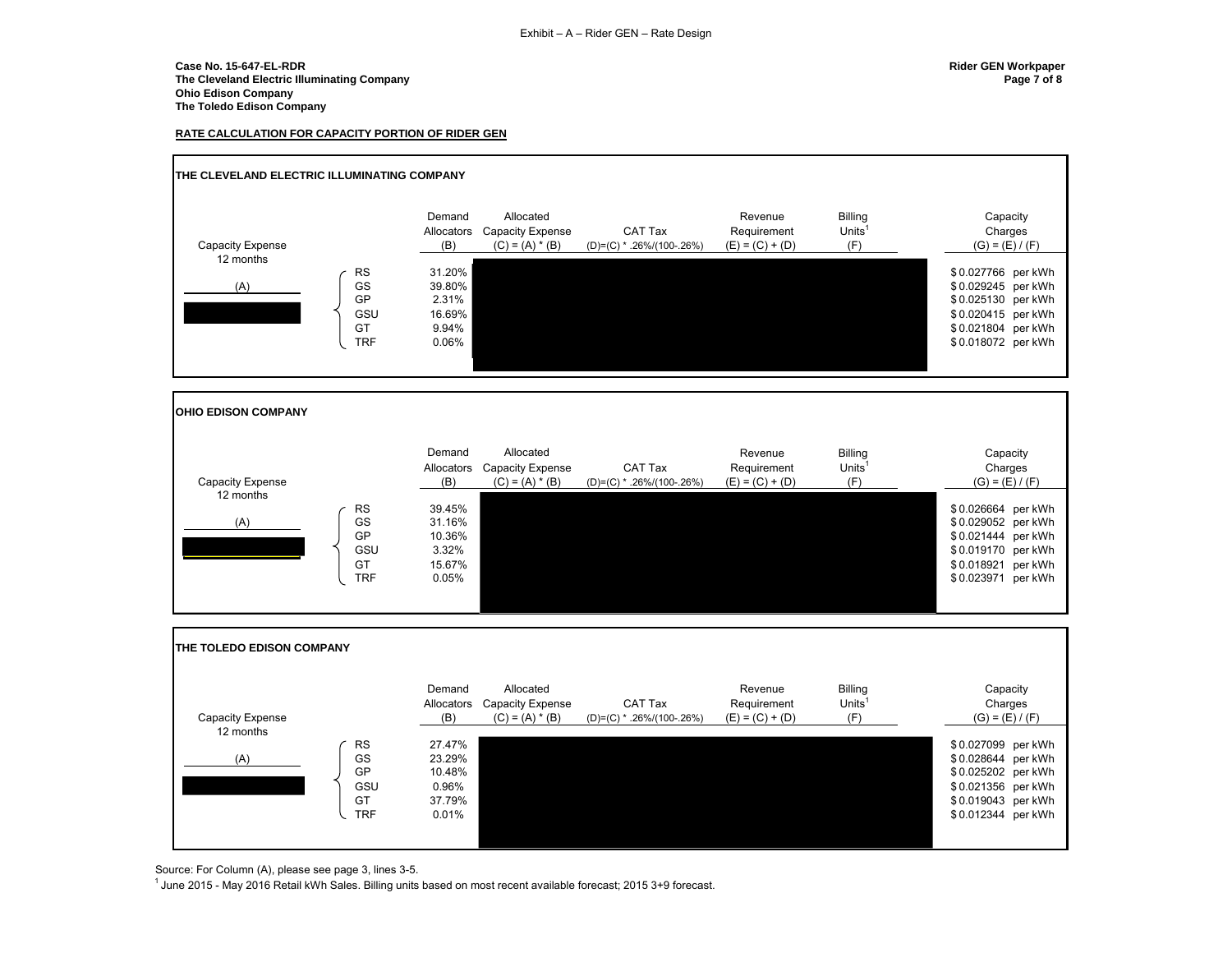## **Case No. 15-647-EL-RDR Rider GEN Workpaper The Cleveland Electric Illuminating Company <b>Page 8 of 8 Page 8 of 8 Page 8 of 8 Ohio Edison Company The Toledo Edison Company**

## **ADDITIONAL PJM AND AUCTION COSTS - GENERATION RELATED**

## Line **Cost Description** OHIO

- 1 Additional PJM Costs<sup>1</sup> Accts. 570031 & 650879 Estimated Annual Auction Expense - Acct. 557000 &
- $2\quad 557015$   $^2$
- 3 Total Additional PJM and Auction Costs



# **June 2015 - May 2016 Nonshop kWh Usage <sup>3</sup>** OHIO

- 4 RS
- 5 GS
- 6 GP 7 GSU
- 
- 8 GT 9 STL
- 10 POL
- 11 TRF
- 12 ESIP
- 13 TOTAL

# **kWh Charge Adder**

14 \$/kWh (grossed up for CAT)  $\frac{1}{3}$  0.000107



## NOTES:

1-Estimated additional annual PJM costs are forecasted to be zero.

2-Estimated POLR auction expenses for an annual period, based on 2014 actuals. Line 14: (Line 3 / Line 13) / (1-.26%)

3-Billing units based on most recent available forecast; 2015 3+9 forecast.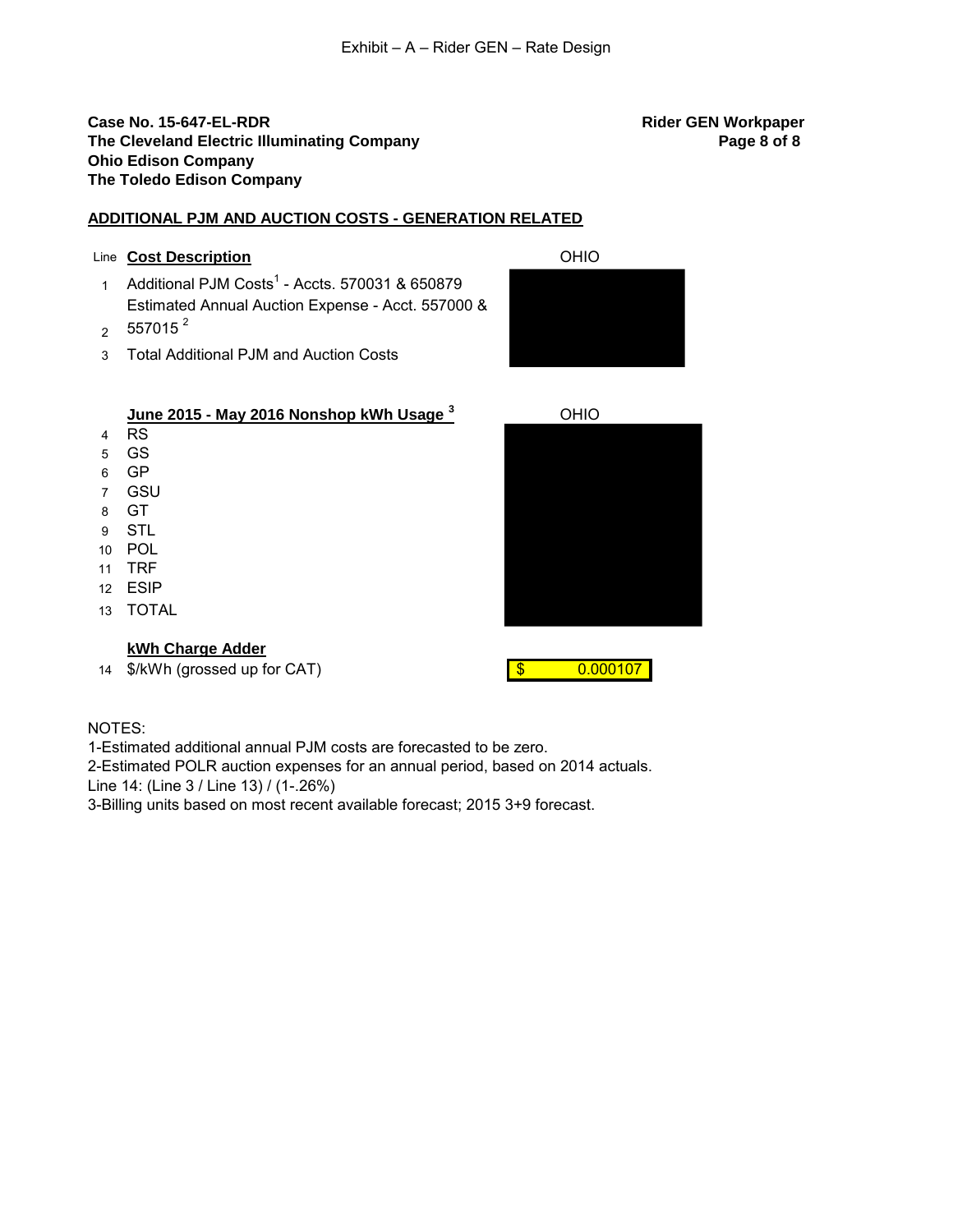## **Case No. 15-647-EL-RDR TOD Option Workpapers Ohio Edison Company Page 1 of 2 The Cleveland Electric Illuminating Company The Toledo Edison Company**

|                          | (A)           | B)                | (C)          | (D)      | (E)           |
|--------------------------|---------------|-------------------|--------------|----------|---------------|
| Line                     | Season        | <b>Total Hrs.</b> | Σ LMP        | Avg. LMP | <b>Factor</b> |
|                          | Summer        |                   |              |          |               |
| 1                        | Off-Peak      | 3,462             | 112,656.36   | \$32.54  | 0.6700        |
| 2                        | Midday-Peak   | 1,182             | 101,044.84   | \$85.49  | 1.7602        |
| 3                        | Shoulder-Peak | 1,980             | 108,006.13   | \$54.55  | 1.1232        |
| $\overline{\mathcal{L}}$ | Total         | 6,624             | 321,707.33   | \$48.57  | 1.0000        |
|                          |               |                   |              |          |               |
|                          | Winter        |                   |              |          |               |
| 5                        | Off-Peak      | 10,553            | 334,625.01   | \$31.71  | 0.7573        |
| 6                        | Midday-Peak   | 3,420             | 168,289.37   | \$49.21  | 1.1753        |
| 7                        | Shoulder-Peak | 5,707             | 321,057.48   | \$56.26  | 1.3437        |
| 8                        | Total         | 19,680            | 823,971.86   | \$41.87  | 1.0000        |
|                          |               |                   |              |          |               |
|                          | Total         |                   |              |          |               |
| 9                        | Off-Peak      | 14,015            | 447,281.37   | \$31.91  | 0.7327        |
| 10                       | Midday-Peak   | 4,602             | 269,334.21   | \$58.53  | 1.3437        |
| 11                       | Shoulder-Peak | 7,687             | 429,063.61   | \$55.82  | 1.2815        |
| 12                       | Total         | 26,304            | 1,145,679.19 | \$43.56  | 1.0000        |

## **Development of Allocation Factors for Time-of-Day Option Under Rider GEN \***

## NOTES

(A) Summer = June 1 through August 31; Winter = September 1 through May 31 Midday-Peak = noon to 6:00pm EST, Monday through Friday, excluding holidays Shoulder-Peak = 6:00am to noon and 6:00pm to 10:00pm EST, Monday through Friday, excluding holidays

 $Off-Peak =$  All other hours

- (B) Total number of hours from August 2006 July 2009.
- (C) Sum of hourly LMPs at FESR node in MISO from August 2006 July 2009.
- (D) Calculation: Column C / Column B.
- (E) Calculation: Column D / (Seasonal Total from Column D)
- \* Source: Historical LMP data (\$ / MWH) at the FESR load zone in MISO for the 36-month time period August 2006 - July 2009.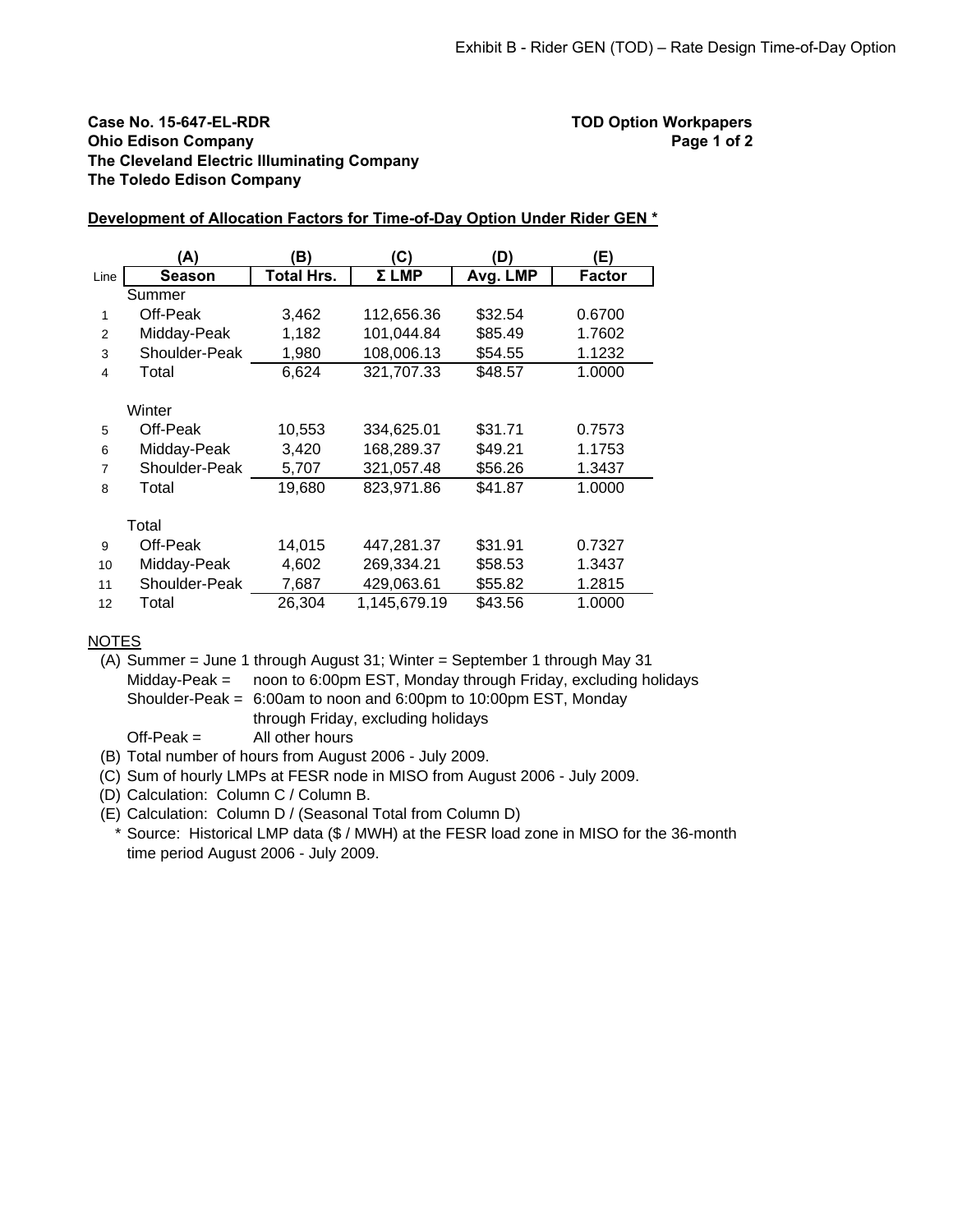### **Case No. 15-647-EL-RDROhio Edison Company The Cleveland Electric Illuminating Company The Toledo Edison Company**

## **Calculation of Time-of-Day Option Pricing Under Rider GEN\***

|    |                                        |        |        | <b>RIDER GEN TOTAL ENERGY CHARGES</b> |            |                      |              | <b>RIDER GEN - TIME-OF-DAY OPTION</b> |          |          |                 |            |            |
|----|----------------------------------------|--------|--------|---------------------------------------|------------|----------------------|--------------|---------------------------------------|----------|----------|-----------------|------------|------------|
|    |                                        |        | (A)    | (B)                                   | (C)        | (D)                  | (E)          | (F)                                   | (G)      | (H)      | $\mathbf{I}$    | (J)        | (K)        |
|    | BLENDED COMPETITIVE BID PRICE (\$/MWH) |        |        |                                       |            |                      |              |                                       |          |          |                 |            |            |
| 2  | ESTIMATED CAPACITY PRICE (\$ PER MWH)  |        |        | \$23.651                              |            |                      |              |                                       |          |          |                 |            |            |
| 3  | COMMERCIAL ACTIVITY TAX RATE           |        |        |                                       | 0.26%      |                      |              |                                       |          |          |                 |            |            |
|    |                                        |        |        |                                       |            |                      |              |                                       |          |          |                 |            |            |
| 5  | Rate                                   | Season |        | Factors                               | Energy     | PJM&                 | Total Energy |                                       | Factors  |          | Prices (\$/kWh) |            |            |
| 6  | <b>Schedule</b>                        |        | Loss   | Season                                | Charge     | <b>Auction Costs</b> | Charges      | Midday                                | Shoulder | Off-Peak | Midday          | Shoulder   | Off-Peak   |
|    |                                        |        |        |                                       |            |                      |              |                                       |          |          |                 |            |            |
| 8  | <b>GS</b>                              | Summer | 0.0628 | 1.1151                                | \$0.052358 | \$0.000107           | \$0.052465   | 1.7602                                | 1.1232   | 0.6700   | \$0.092349      | \$0.058929 | \$0.035152 |
| 9  |                                        | Winter | 0.0628 | 0.9613                                | \$0.041647 | \$0.000107           | \$0.041754   | 1.1753                                | 1.3437   | 0.7573   | \$0.049074      | \$0.056105 | \$0.031621 |
| 10 |                                        |        |        |                                       |            |                      |              |                                       |          |          |                 |            |            |
| 11 | GP                                     | Summer | 0.0291 | 1.1151                                | \$0.050540 | \$0.000107           | \$0.050647   | 1.7602                                | 1.1232   | 0.6700   | \$0.089149      | \$0.056887 | \$0.033934 |
| 12 |                                        | Winter | 0.0291 | 0.9613                                | \$0.040201 | \$0.000107           | \$0.040308   | 1.1753                                | 1.3437   | 0.7573   | \$0.047374      | \$0.054162 | \$0.030526 |
| 13 |                                        |        |        |                                       |            |                      |              |                                       |          |          |                 |            |            |
| 14 | GSU                                    | Summer | 0.0010 | 1.1151                                | \$0.049119 | \$0.000107           | \$0.049226   | 1.7602                                | 1.1232   | 0.6700   | \$0.086648      | \$0.055291 | \$0.032982 |
| 15 |                                        | Winter | 0.0010 | 0.9613                                | \$0.039070 | \$0.000107           | \$0.039177   | 1.1753                                | 1.3437   | 0.7573   | \$0.046045      | \$0.052643 | \$0.029669 |
| 16 |                                        |        |        |                                       |            |                      |              |                                       |          |          |                 |            |            |
| 17 | GT                                     | Summer | 0.0000 | 1.1151                                | \$0.049070 | \$0.000107           | \$0.049177   | 1.7602                                | 1.1232   | 0.6700   | \$0.086562      | \$0.055236 | \$0.032949 |
| 18 |                                        | Winter | 0.0000 | 0.9613                                | \$0.039031 | \$0.000107           | \$0.039138   | 1.1753                                | 1.3437   | 0.7573   | \$0.045999      | \$0.052590 | \$0.029639 |

NOTES

(C) Calculation: {[(Col. C, Row 1) x Col. B - (Col. C, Row 2)] / (1 - Col. A)} x [1 / (1 - (Col. C, Row 3))] / 1,000

(D) See page 8, line 14 of the Rider GEN Workpaper.

(E) Calculation: Column C + Column D.

(F) See page 1, Col. E lines 2 & 6.

(G) See page 1, Col. E lines 3 & 7.

(H) See page 1, Col. E lines 1 & 5.

(I) Calculation: Column E x Column F.

(J) Calculation: Column E x Column G.

(K) Calculation: Column E x Column H.

\* The capacity pricing under the TOD Option is the same as Rider GEN, therefore the above workpaper only includes the energy charges of Rider GEN-TOD.

**TOD Option Workpapers**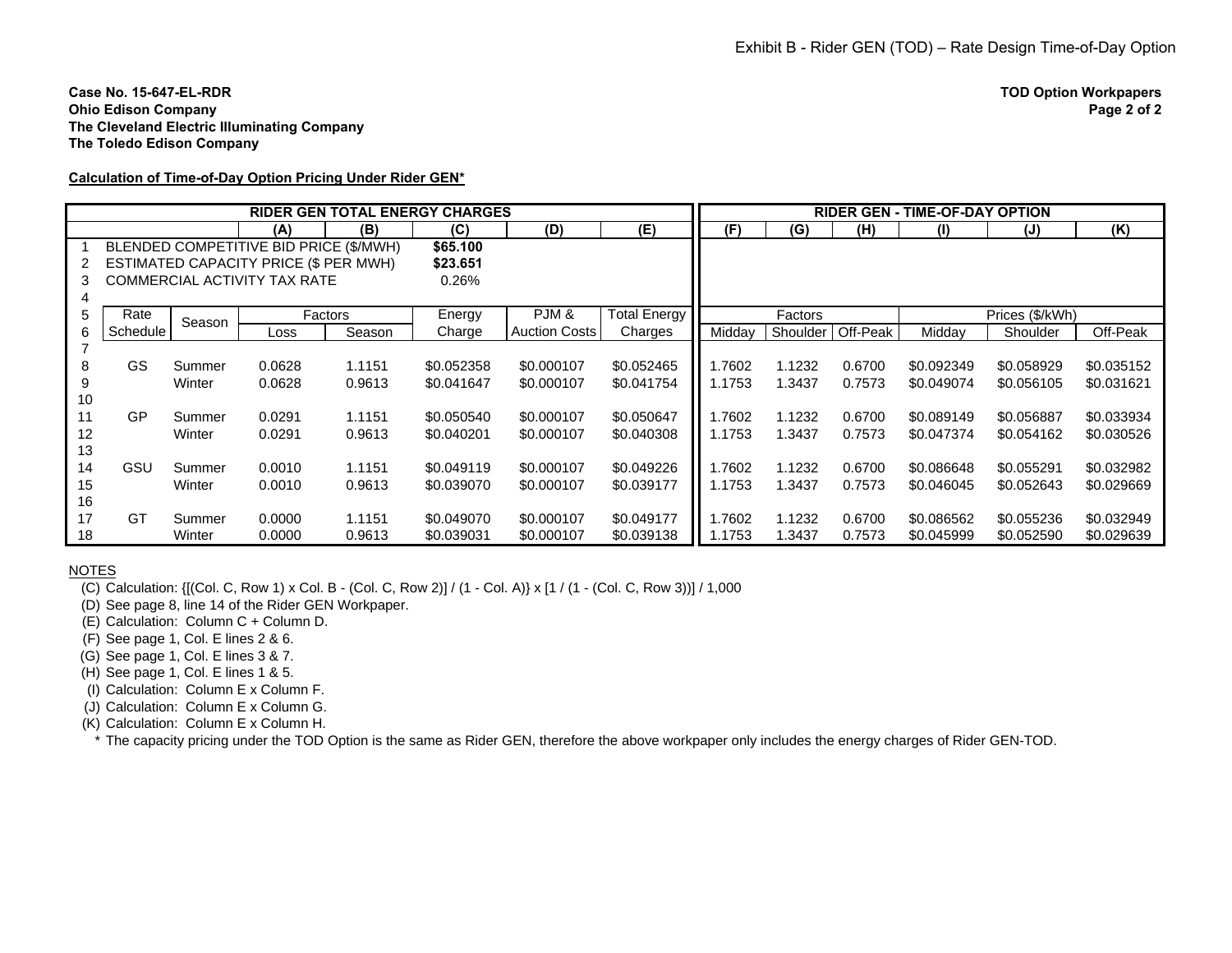## **TABLE OF CONTENTS**

The following rates, rules and regulations for electric service are applicable throughout the Company's service territory except as noted.

|                                                      | <b>Sheet</b>   | <b>Effective</b><br><b>Date</b> |
|------------------------------------------------------|----------------|---------------------------------|
| <b>TABLE OF CONTENTS</b>                             | 1              | $06 - 01 - 15$                  |
| <b>DEFINITION OF TERRITORY</b>                       | 3              | $01 - 23 - 09$                  |
| <b>ELECTRIC SERVICE REGULATIONS</b>                  | $\overline{4}$ | 12-04-09                        |
| <b>ELECTRIC SERVICE SCHEDULES</b>                    |                |                                 |
| Residential Service (Rate "RS")                      | 10             | $01 - 23 - 09$                  |
| General Service - Secondary (Rate "GS")              | 20             | 01-23-09                        |
| General Service - Primary (Rate "GP")                | 21             | 01-23-09                        |
| General Service - Subtransmission (Rate "GSU")       | 22             | 01-23-09                        |
| General Service - Transmission (Rate "GT")           | 23             | 01-23-09                        |
| <b>Street Lighting Provisions</b>                    | 30             | 01-23-09                        |
| Street Lighting (Rate "STL")                         | 31             | 06-01-09                        |
| Traffic Lighting (Rate "TRF")                        | 32             | 01-23-09                        |
| Private Outdoor Lighting (Rate "POL")                | 33             | 06-01-09                        |
| <b>MISCELLANEOUS CHARGES</b>                         | 75             | 07-05-12                        |
| <b>OTHER SERVICE</b>                                 |                |                                 |
| <b>Partial Service</b>                               | 52             | $01 - 01 - 06$                  |
| Residential Renewable Energy Credit Purchase Program | 60             | 10-01-09                        |
| <b>Cogeneration and Small Power Producer</b>         | 70             | $01 - 01 - 03$                  |
| <b>Interconnection Tariff</b>                        | 76             | $01 - 01 - 09$                  |
| <b>PIPP Customer Discount</b>                        | 80             | 06-01-14                        |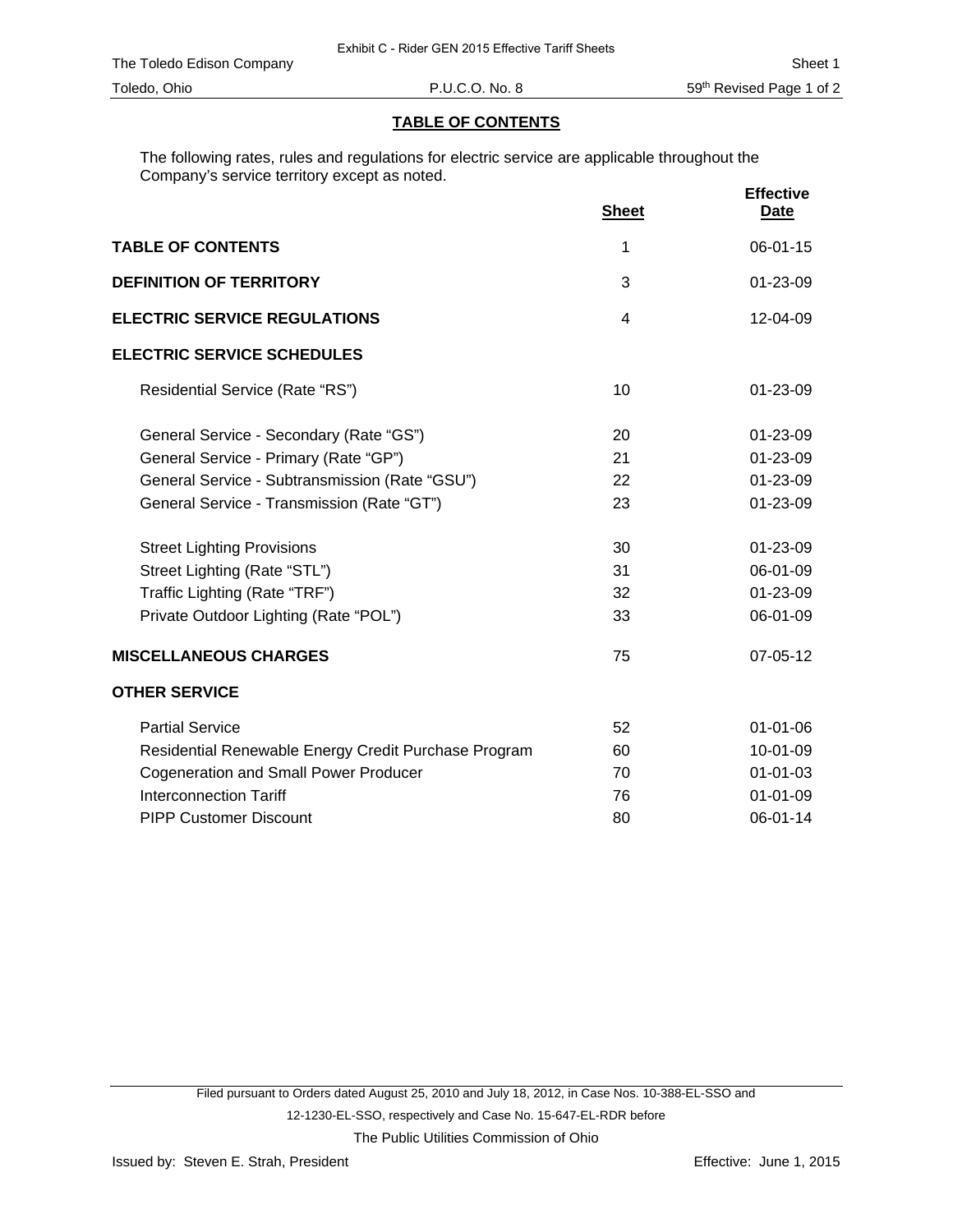## **TABLE OF CONTENTS**

| <b>RIDERS</b>                                          | <b>Sheet</b> | <b>Effective</b><br>Date |
|--------------------------------------------------------|--------------|--------------------------|
| Summary                                                | 80           | 06-01-14                 |
| <b>Residential Distribution Credit</b>                 | 81           | $05 - 21 - 10$           |
| <b>Transmission and Ancillary Services</b>             | 83           | 09-10-10                 |
| <b>Alternative Energy Resource</b>                     | 84           | $04 - 01 - 15$           |
| <b>School Distribution Credit</b>                      | 85           | 06-01-09                 |
| <b>Business Distribution Credit</b>                    | 86           | 01-23-09                 |
| <b>Hospital Net Energy Metering</b>                    | 87           | 10-27-09                 |
| Economic Development (4a)                              | 88           | 01-23-09                 |
| <b>Universal Service</b>                               | 90           | $01 - 01 - 15$           |
| State kWh Tax                                          | 92           | 01-23-09                 |
| Net Energy Metering                                    | 93           | 10-27-09                 |
| Delta Revenue Recovery                                 | 96           | $04 - 01 - 15$           |
| Demand Side Management                                 | 97           | $01 - 01 - 15$           |
| Reasonable Arrangement                                 | 98           | 06-01-09                 |
| <b>Distribution Uncollectible</b>                      | 99           | 04-01-15                 |
| Economic Load Response Program                         | 101          | 06-01-14                 |
| Optional Load Response Program                         | 102          | 06-01-14                 |
| <b>Generation Cost Reconciliation</b>                  | 103          | $04 - 01 - 15$           |
| Fuel                                                   | 105          | 12-14-09                 |
| Advanced Metering Infrastructure / Modern Grid         | 106          | 04-01-15                 |
| Line Extension Cost Recovery                           | 107          | $01 - 01 - 15$           |
| <b>Delivery Service Improvement</b>                    | 108          | $01 - 01 - 12$           |
| <b>PIPP Uncollectible</b>                              | 109          | 04-01-15                 |
| Non-Distribution Uncollectible                         | 110          | 04-01-15                 |
| <b>Experimental Real Time Pricing</b>                  | 111          | 06-01-14                 |
| <b>Experimental Critical Peak Pricing</b>              | 113          | 06-01-14                 |
| <b>Generation Service</b>                              | 114          | 06-01-15                 |
| Demand Side Management and Energy Efficiency           | 115          | $01 - 01 - 15$           |
| <b>Economic Development</b>                            | 116          | $04 - 01 - 15$           |
| <b>Deferred Generation Cost Recovery</b>               | 117          | 06-01-09                 |
| Deferred Fuel Cost Recovery                            | 118          | 06-21-13                 |
| Non-Market-Based Services                              | 119          | $02 - 01 - 15$           |
| <b>Residential Deferred Distribution Cost Recovery</b> | 120          | $01 - 01 - 12$           |
| Non-Residential Deferred Distribution Cost Recovery    | 121          | $01 - 01 - 12$           |
| <b>Residential Electric Heating Recovery</b>           | 122          | $01 - 01 - 15$           |
| <b>Residential Generation Credit</b>                   | 123          | $10-31-14$               |
| <b>Delivery Capital Recovery</b>                       | 124          | 03-01-15                 |
| Phase-In Recovery                                      | 125          | $01 - 01 - 15$           |
| Automated Meter Opt Out                                | 128          | $01 - 01 - 15$           |

Filed pursuant to Orders dated August 25, 2010 and July 18, 2012, in Case Nos. 10-388-EL-SSO and 12-1230-EL-SSO, respectively and Case No. 15-647-EL-RDR before The Public Utilities Commission of Ohio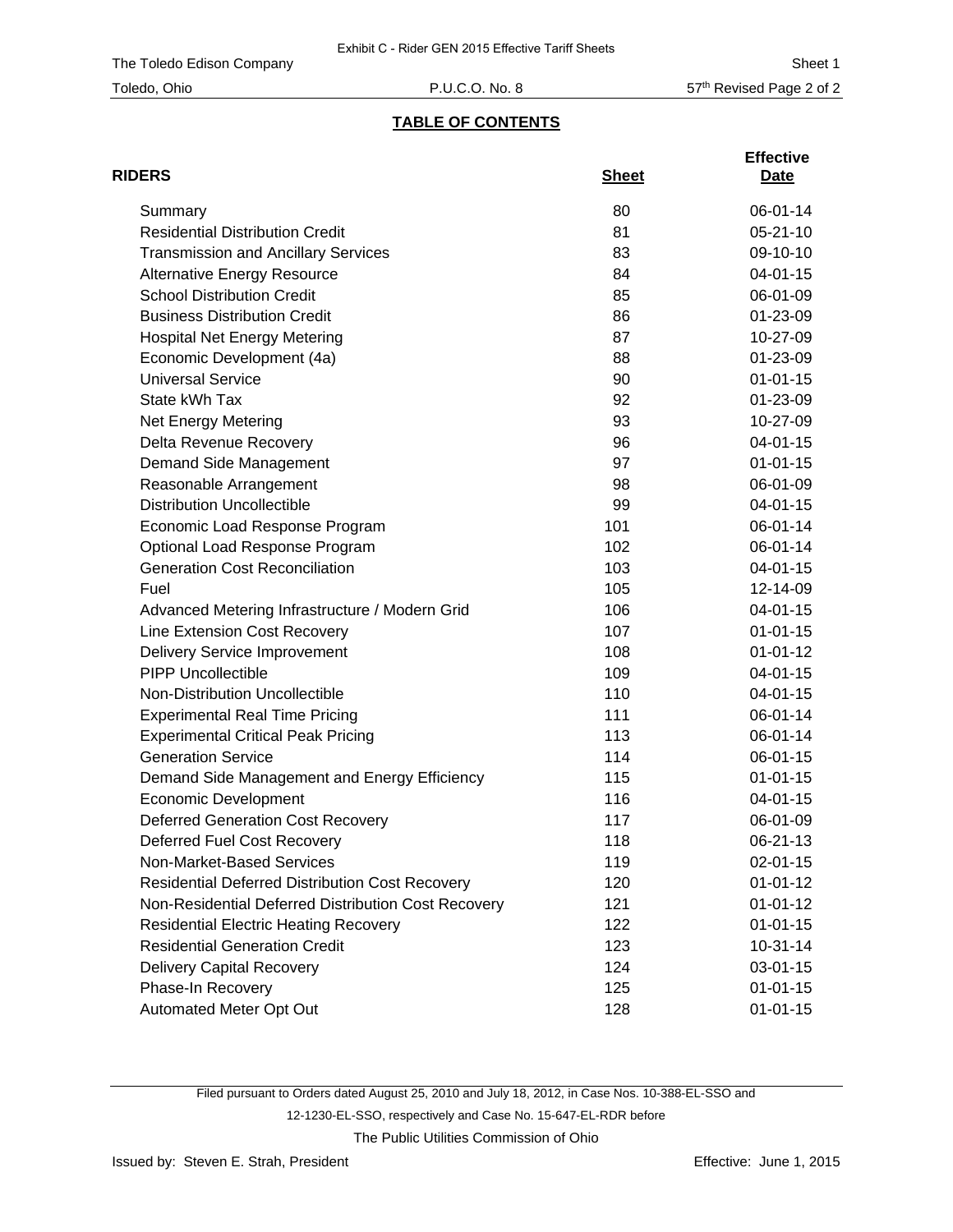## **RIDER GEN Generation Service Rider**

## **APPLICABILITY:**

For customers taking the Standard Service Offer electric generation service ("SSO Generation Service") from the Company, the following Standard Service Offer Generation Charges (SSOGC) by rate schedule, will apply, effective for service rendered beginning June 1, 2015, for all kWhs per kWh, unless otherwise noted:

Capacity costs resulting from annual PJM auctions (including the PJM-administered Fixed Resource Requirement auctions conducted in March 2010) will be calculated by Company and by tariff schedule based on the average of coincident peaks, including distribution losses, for the months of June through September of the year prior to the year in which the auction occurred. The calculated wholesale capacity costs are used to develop capacity charges.

These calculated wholesale capacity costs will be converted to an energy basis and will then be subtracted from the SSO CBP results to develop the non-capacity related energy charges.

## **RATE:**

| <b>Capacity Charges</b> | Summer        | Winter              |
|-------------------------|---------------|---------------------|
| <b>RS</b>               | 2.7099¢       | 2.7099¢             |
| GS                      | 2.8644 $\phi$ | 2.8644¢             |
| <b>GP</b>               | 2.5202¢       | 2.5202¢             |
| GSU                     | 2.1356¢       | 2.1356¢             |
| GT                      | 1.9043 $¢$    | 1.9043 <sub>¢</sub> |
| <b>STL</b>              | $0.0000$ ¢    | $0.0000$ ¢          |
| <b>TRF</b>              | $1.2344$ ¢    | 1.2344 $\phi$       |
| <b>POL</b>              | $0.0000$ ¢    | $0.0000$ ¢          |
| <b>Energy Charges</b>   | Summer        | Winter              |
| <b>RS</b>               | 5.2465 $\phi$ | 4.1754 $\phi$       |
| GS                      | $5.2465$ ¢    | 4.1754 $\phi$       |
| <b>GP</b>               | 5.0647¢       | 4.0308¢             |
| GSU                     | 4.9226¢       | $3.9177$ ¢          |
| GT.                     | 4.9177¢       | 3.9138¢             |
| <b>STL</b>              | $5.2465$ ¢    | 4.1754 $\phi$       |
| <b>TRF</b>              | 5.2465¢       | 4.1754 $\phi$       |
| <b>POL</b>              | 5.2465¢       | 4.1754 $\phi$       |

Filed pursuant to Orders dated August 25, 2010 and July 18, 2012, in Case Nos. 10-388-EL-SSO and 12-1230-EL-SSO, respectively and Case No. 15-647-EL-RDR before

The Public Utilities Commission of Ohio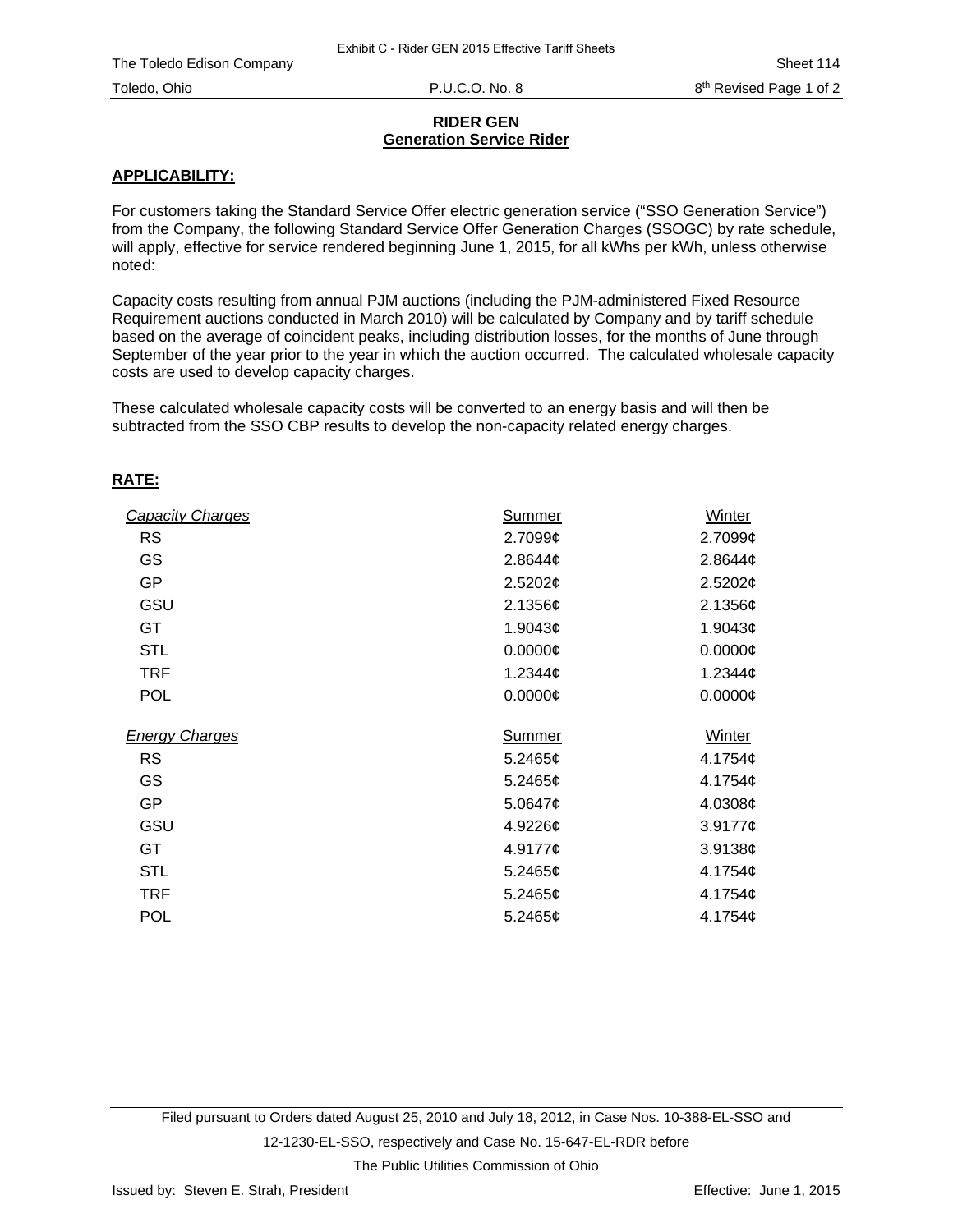## **RIDER GEN Generation Service Rider**

## **TIME-OF-DAY OPTION:**

For customers with the appropriate qualifying time-of-day metering and who elect to be served under the Time-Of-Day Option, the charge by rate schedule will be as shown below, for all kWhs, per kWh:

| <b>Capacity Charges</b> |                | Summer              |          | Winter         |                  |                     |  |
|-------------------------|----------------|---------------------|----------|----------------|------------------|---------------------|--|
|                         | Midday<br>Peak | Shoulder<br>Peak    | Off-Peak | Midday<br>Peak | Shoulder<br>Peak | Off-Peak            |  |
| GS                      | 2.8644c        | 2.8644 <sub>¢</sub> | 2.8644c  | 2.8644c        | 2.8644c          | 2.8644 <sub>¢</sub> |  |
| GP                      | 2.5202¢        | 2.5202¢             | 2.5202¢  | 2.5202¢        | 2.5202¢          | 2.5202¢             |  |
| GSU                     | 2.1356c        | 2.1356c             | 2.1356¢  | 2.1356c        | 2.1356c          | 2.1356c             |  |
| GT                      | 1.9043c        | 1.9043c             | 1.9043c  | 1.9043c        | 1.9043c          | 1.9043c             |  |
|                         |                |                     |          |                |                  |                     |  |
|                         |                | Summer              |          |                | Winter           |                     |  |
| <b>Energy Charges</b>   | Midday<br>Peak | Shoulder<br>Peak    | Off-Peak | Midday<br>Peak | Shoulder<br>Peak | Off-Peak            |  |
| GS                      | 9.2349c        | 5.8929c             | 3.5152c  | 4.9074c        | 5.6105c          | 3.1621¢             |  |
| GP                      | 8.9149c        | 5.6887 $\phi$       | 3.3934c  | 4.7374c        | 5.4162 $\sigma$  | $3.0526$ ¢          |  |
| GSU                     | 8.6648¢        | 5.5291¢             | 3.2982c  | 4.6045c        | 5.2643¢          | 2.9669¢             |  |

Midday-peak time shall be noon to 6 p.m. EST, Monday through Friday, excluding holidays.

Shoulder-peak time shall be 6 a.m. to noon and 6 p.m. to 10 p.m. EST, Monday through Friday, excluding holidays.

Holidays are defined as New Year's Day, Memorial Day, Independence Day, Labor Day, Thanksgiving Day, and Christmas Day. Off-Peak shall be all other hours.

A customer may terminate its participation in this time-of-day option at any time effective with the next scheduled meter reading. A qualifying customer may return to the time-of-day option at any time after a hiatus from the time-of-day option of at least one (1) year.

## **METERING:**

The customer must arrange for time-of-day metering consistent with the Company's Miscellaneous Charges, Tariff Sheet 75.

The Public Utilities Commission of Ohio